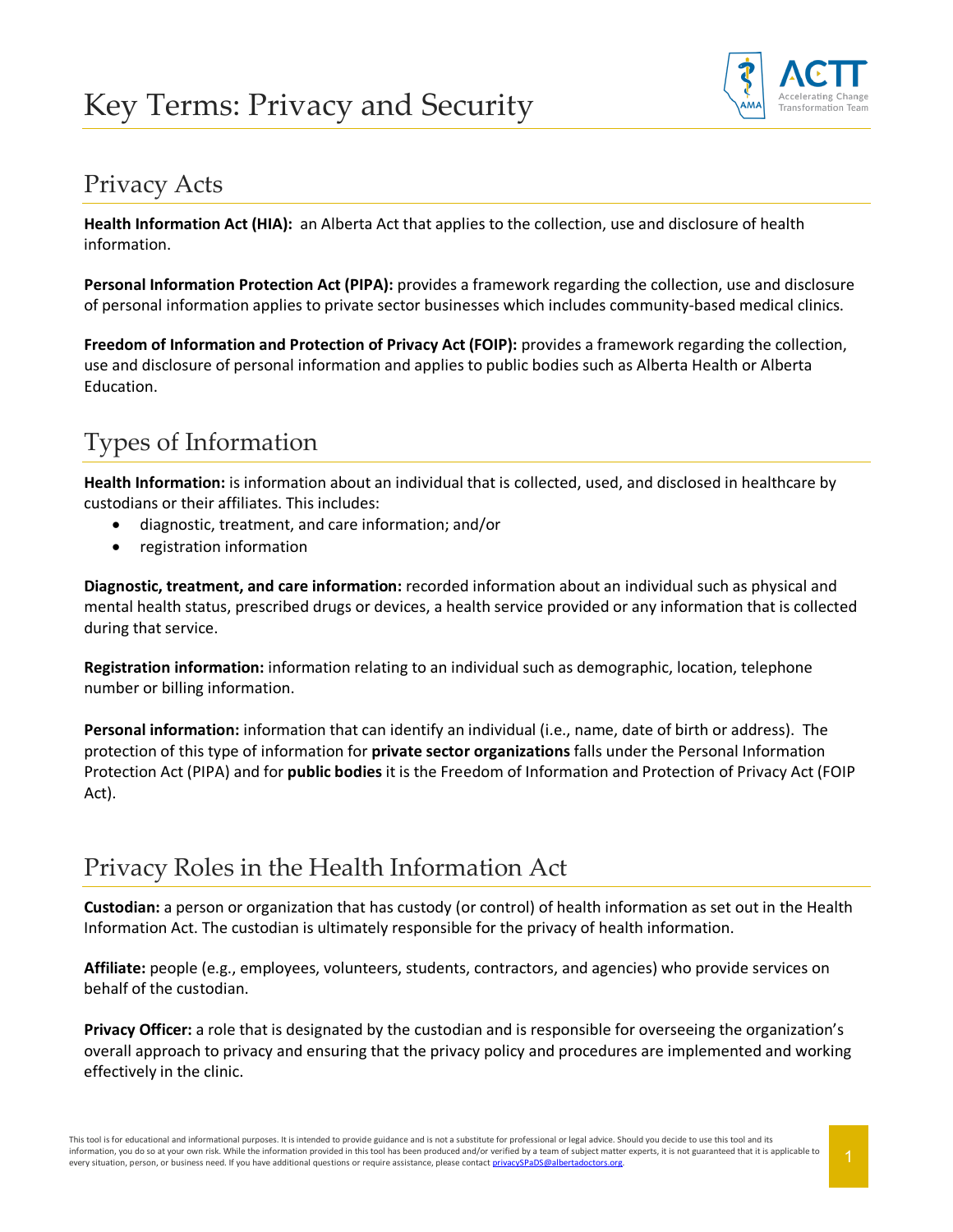

#### **Information Manager:** A person or organization that:

- Processes, stores, or disposes of patient health information
- Strips or encodes individual identifying health information
- Provides information management or information technology service.

EMR vendors are the most common examples of information managers.

## Key Privacy Stakeholders

**Alberta Ministry of Health:** oversees the development of legislation (Act and regulations) that applies to privacy of health information of Albertans.

**Office of the Information and Privacy Commissioner of Alberta (OIPC):** performs the legislative and regulatory responsibilities set out in Alberta's three access and privacy Acts (PIPA, FOIP and HIA). They investigate privacy complaints regarding health information, review and provide comments on privacy impact assessments created by clinics and acts a resource for privacy matters in Alberta.

**Colleges and Associations:** have the responsibility to ensure that the public is protected, and its members provide health services in a manner the protects the privacy of health information.

#### Privacy Terms

**Access:** the Health Information Act enables a patient to access their recorded health information. All efforts must be made to ensure that the health information in your custody is accurate and complete.

**Collection:** means to gather, receive, or obtain health information. A principle of the Health Information Act is to limit the amount and type of information you collect, to only what is necessary.

**Consent:** an approval or agreement for something to happen and it must be informed and meaningful. Generally, consent must be obtained to share information about an individual but there are some exceptions outlined in the Health Information Act.

**Disclose:** sharing of health information about an individual. Generally, a consent is required for disclosure of information to another individual, unless it is stated as an exception in the HIA (i.e. sharing with another custodian for continuity of care).

**Notice**: prior to collection of information, you are required to explain the purposes, and authority for the collection of the information. You are also required to provide the contact person to connect with if there are concerns. In the clinic, this is generally done by having a poster in a visible location.

**Record:** documented health information in any form (e.g., written notes, audiovisual recordings, x-rays, photographs, letters, etc.).